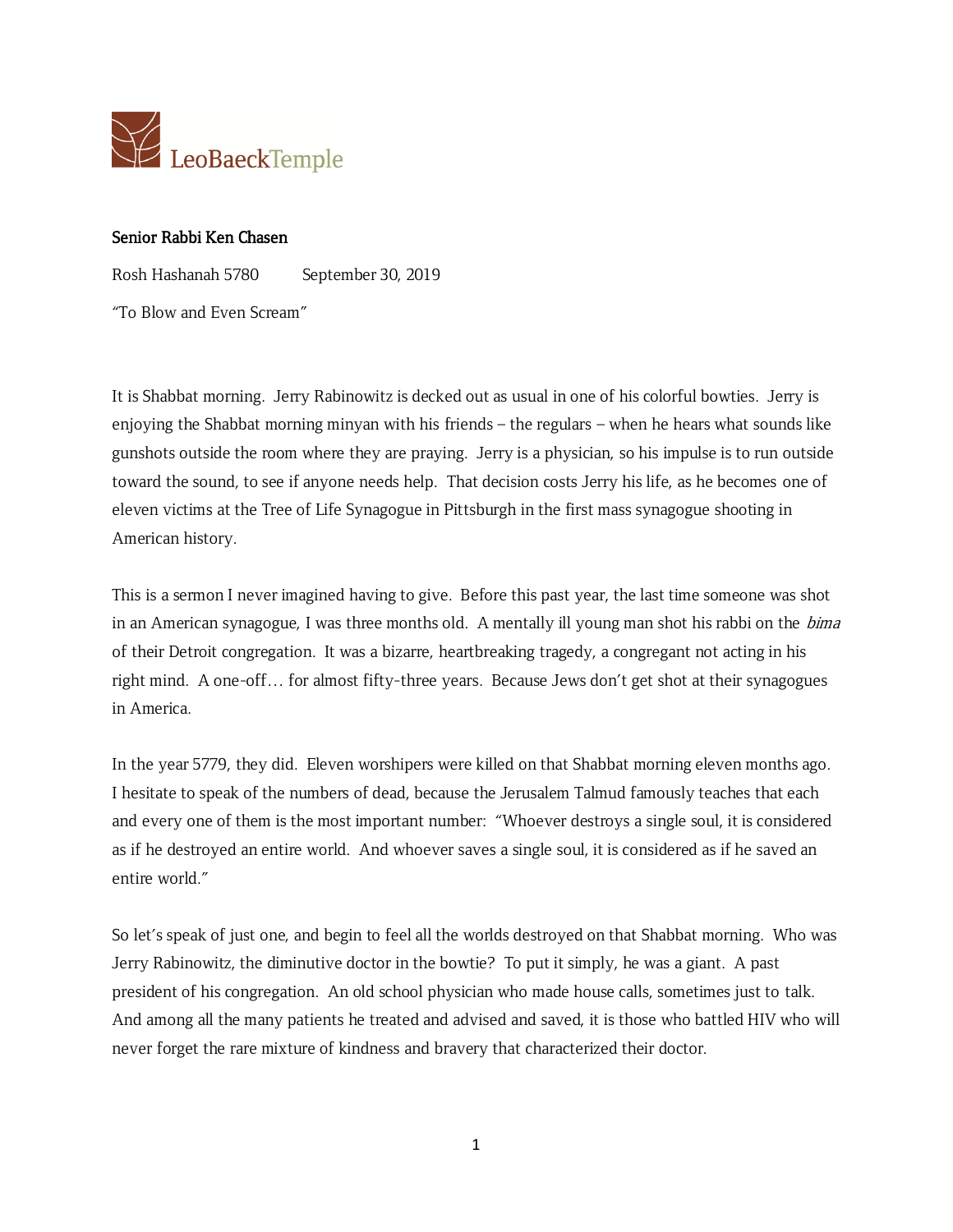Back in the 1980s, when HIV sufferers were writing their own obituaries and attempting suicide, Dr. Rabinowitz was lovingly taking them by the hand – with no rubber gloves on – and urging them to hold onto hope, for treatments were surely on the way. Just one of eleven murdered at his Shabbat service. But the destroying of this single soul destroyed an entire world… don't we know it?

One other thing about Jerry Rabinowitz. He was the shofar blower for his congregation in Pittsburgh. And so today, his fellow worshipers are greeting the new year, and the sound of the shofar is overwhelmed by the sight of who isn't there to sound it.

In *Sefer Hachinuch*, one of our tradition's great medieval texts, we are taught that "the Torah commanded us to make a sound similar to wailing" when we lift up the shofar. "Since (people are) physical, (they are) only aroused by something that arouses, like the way of people during wartime (to) blow and even scream in order that they should be properly aroused for war." That's what our sages instructed us to hear when the shofar is crying out.

What is the wail we will hear this year? To what war must we be aroused? For what do we blow and even scream?

One scream that you have uttered… that we have uttered… is already clear: We will not be terrorized away from one another. You are here, despite knowing what happened in Pittsburgh and then again in Poway during this past year. Hundreds of you were here on that very first Shabbat after the Tree of Life shooting – here in defiance and solidarity. And being here, you began to notice new protocols for what being here safely would require. I know that you noticed, because we heard about it from so many of you. And to be sure, it has been an adjustment for us all. But what's noteworthy is that your feedback has all been in the name of helping us to make things work as well as possible. Literally nobody has attempted to talk us out of these new steps. I say that with gratitude and with more than a little sadness – because not long ago, when times were different, there would have been an enormous outcry from you over our enhanced safety measures. No outcry now. Just a scream: "We will not be terrorized."

For what else do we blow and even scream? Well, we know plenty about the scream that the shooter in Pittsburgh heard. His friends and colleagues from years ago describe him very differently than he was discovered to be last October. He was known to be conservative, with something of an antigovernment bent, but displaying no signs of anti-Semitism. In fact, he had worked harmoniously alongside Jewish coworkers in a bakery through 2002, and was said to be a loyal and generous friend.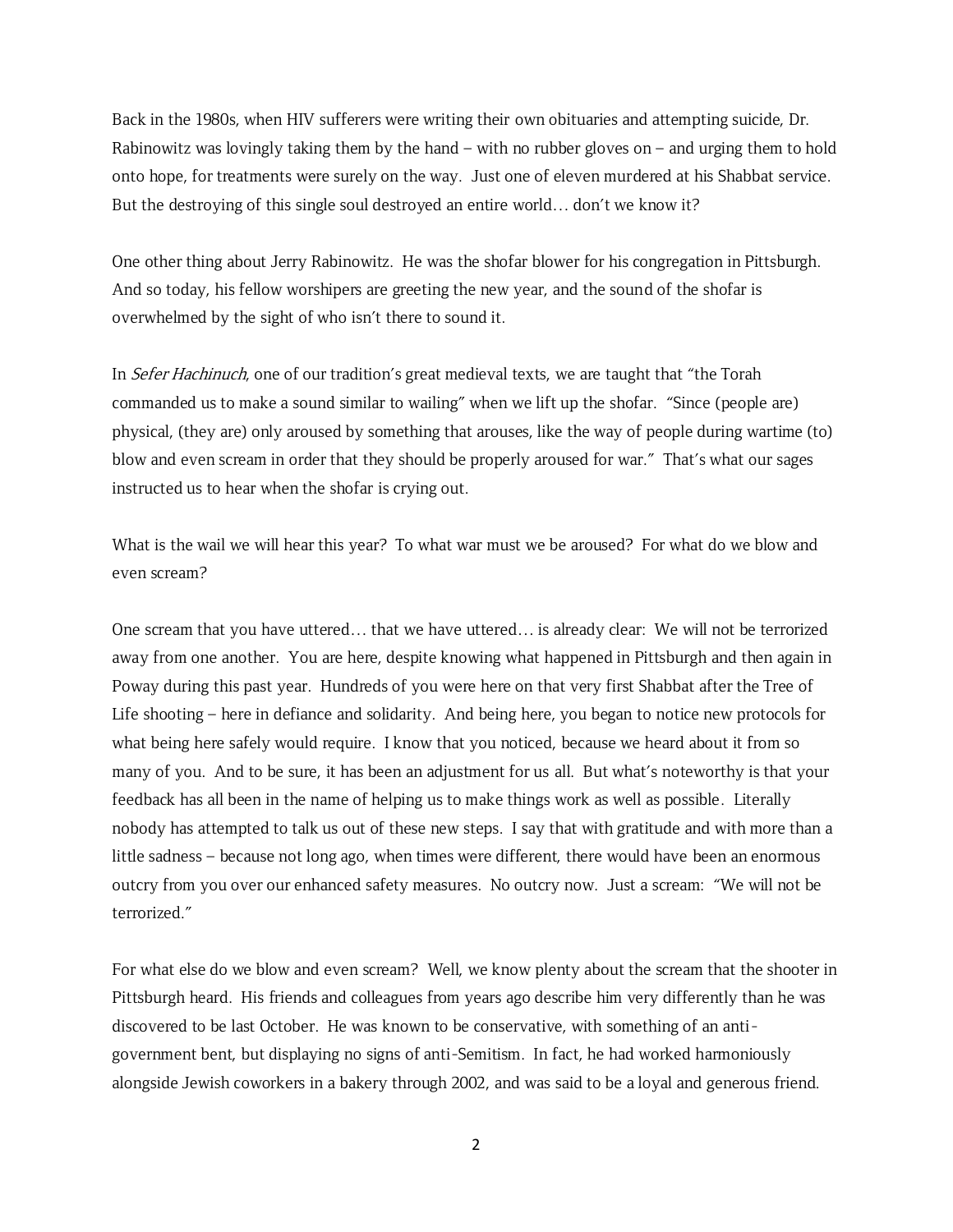As his closest buddy from those years put it, "He wasn't like that back then, with the hate. He was a happy dude." But after he quit his job at the bakery, the two friends lost track of each other. That's when the man who would become the murderer became immersed in right-wing talk radio, which then led him into the unfettered radical right echo chamber of the internet.

This is the way it works, says Chapman University sociologist Pete Simi, co-author of American Swastika: Inside the White Power Movement's Hidden Spaces of Hate. His twenty years spent studying the behavior of hate groups reveal that provocative speech on the radio "can be very influential in terms of getting a person moving in a certain direction… it's an entry point of sorts to a world of ideas." Once that world leads a person to the internet, he becomes ensnared in the endless loop of the algorithm, that electronic mechanism which makes billions for online hosts by feeding you more and more content and ads designed to keep you clicking and to escort you further and further down the road you are already walking. Soon, he dropped away from a number of longtime relationships, years passed, and by the time he entered the Tree of Life Synagogue with an AR-15 assault weapon and three .357 Glock handguns, he had become a repository of hate.

Was that hate aimed at Jews? Of course – but perhaps not for the reasons you might have imagined. In the weeks before his attack, the murderer's focus was really not trained upon Jews. He was obsessed with the "caravan" from Central America through Mexico. He bemoaned the "mass migration" of immigrants and refugees. And then, right before his attack, he posted the following about HIAS, founded as the Hebrew Immigrant Aid Society: "HIAS," he wrote, "likes to bring invaders in that kill our people. I can't sit by and watch my people get slaughtered. Screw your optics. I'm going in."

So what's HIAS? HIAS was founded in the 1880s to help the great majority of our ancestors – the parents and grandparents and great-grandparents of so many of us gathered here today – successfully settle in the U.S. Since 1975, when President Ford's administration asked for HIAS's assistance in resettling Vietnamese refugees, HIAS has directed its efforts to refugees and immigrants of all religious and ethnic backgrounds. More than 4.5 million people have been helped to resettle by HIAS, under its banner, straight out of the Torah, of helping the stranger and repairing the world, tikkun olam.

That's why the Jews in Pittsburgh had to die. But surely, you noticed in the shooter's message the now-familiar trope about those seeking to cross the border from Mexico. He called them "invaders" – a term we've grown used to hearing, an epithet of hatred that used to be trafficked only along the fringe, but has now been mainstreamed. After all, none less than the President of the United States regularly calls immigrants and refugees "invaders" – and of course, turn a refugee into an invader, and all sorts of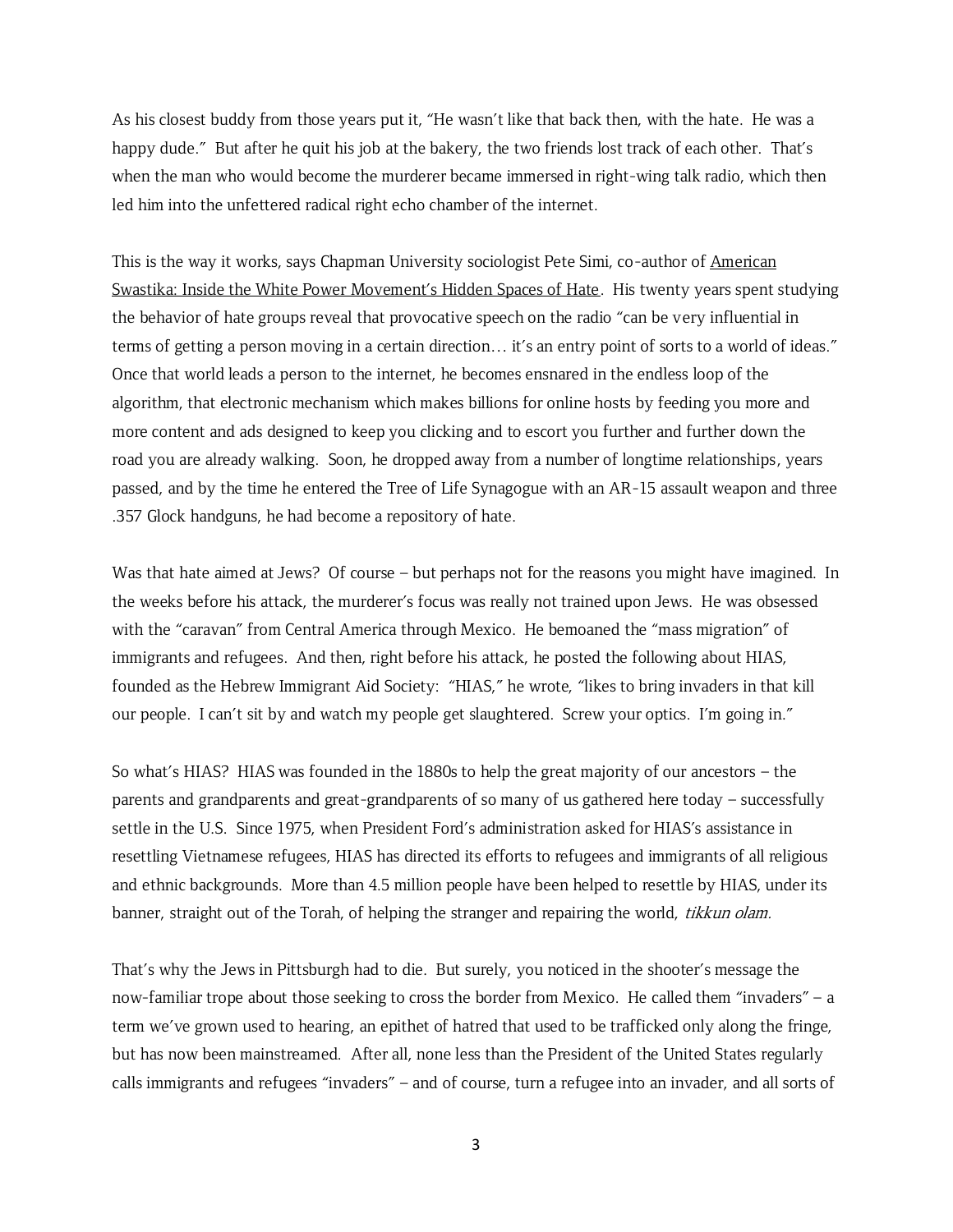things become possible. No one murders a person fleeing violence or hunger. But someone who comes to invade? That's not murder. That's self-defense, just as the Pittsburgh assassin described it. That's the scream, the arousal to war, that he heard.

So let there be no doubt – no matter how white many of us may appear to be, we are not white to those who want a white nation. We are no more white than those "invaders" who dream of crossing our border. Anyone who doubted that before October 27 last year was delivered a rude awakening in Pittsburgh. But just in case we somehow missed the message, exactly six months later – and that was not at all a coincidence – a young nursing student, who, during the past two years, had been radicalized in the exact manner by which the Pittsburgh shooter had been, bought an AR-15 assault rifle from a San Diego gun shop one day, and the next day opened fire on Shabbat worshipers on the final day of Passover in Poway. His online manifesto was littered with slurs against Jews – and also Middle Easterners… and Latinos… and African-Americans. But what was perhaps most chilling was his gratitude for the inspiration he received from the actions of the killer in Pittsburgh – and also the shooter at two mosques in Christchurch, New Zealand, where fifty-one Muslims were murdered this past March.

These were the two people the Poway murderer wished to emulate – a man who massacred Jews in October, and a man who massacred Muslims in March.

While the Jewish community was understandably reeling from the second synagogue shooting in just six months, the killer's hatred of Muslims barely even managed to register with us. I myself had for the most part either missed it or paid little attention to it, so focused was I on the uptick in anti-Semitism that this second shooting represented. But then, just a couple of months ago, my friend and fellow faith community leader, Salam al-Marayati of the Muslim Public Affairs Council, pointed out something to me that I had missed entirely about the Poway shooter – something I'll bet that most of you missed, too.

On the very day the assailant was charged for his attack at Chabad of Poway, he was *also* charged with having set a mosque on fire in Escondido just one month earlier. There were seven people sleeping inside that mosque. They were on a spiritual retreat and awakened to flames. Thank God, they survived. But I can assure you that no Muslim inadvertently overlooked that part of the Poway story.

So in a year that has cast our eyes upon anti-Semitism in America like no other year in our lifetimes, might there a bigger, broader story within which all this anti-Semitism sits?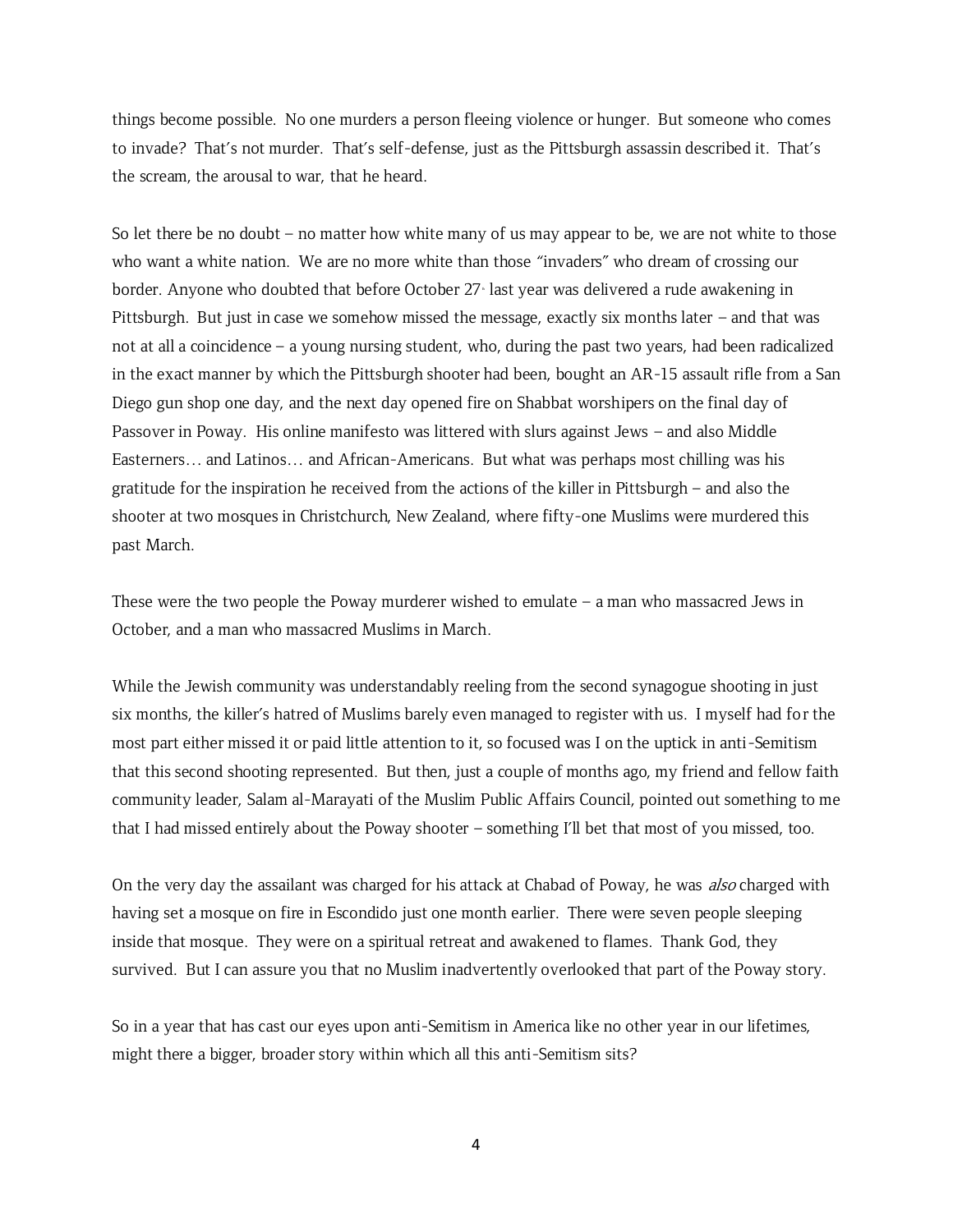A story upon which our eyes should be focused even more intently? The story for which we must blow and scream, as we take our first uneasy peek into the Book of Life on this Rosh Hashanah?

Pondering this question led me back to an experience I had in 2016. I received an invitation to join a group of eighteen religious leaders at the White House for an Interfaith Roundtable conducted by the State Department. The gathering included briefings on the work of the White House Office of Faith-Based and Neighborhood Partnerships, on the findings of the Task Force on  $21$  Century Policing, and on domestic hate crimes. But the one briefing that has really stuck with me was the one that ended the day. It was a presentation on global anti-Semitism by the State Department's Special Envoy to Monitor and Combat Anti-Semitism, Ira Forman.

Forman opened by asking our group of Christian, Jewish and Muslim leaders from all corners of the country to raise our hands if we had known, before receiving our programs for the day, that there even was a special envoy dealing solely with anti-Semitism. Just a couple of hands went up – no, mine not among them. His point, though, was actually not to shame us. It was to underscore just how routine and how nonpartisan the American commitment to combating anti-Semitism is. His office had actually been created by federal statute back in 2004, so it was not a "red thing" or "blue thing" thing to combat anti-Semitism… it was an American thing.

What Forman did not know when he told us this was that the next president would defy the statute by leaving the post vacant for two full years, until sustained pressure from both sides of the aisle resulted in an appointment finally being made just this past February. I say this not to be partisan. After all, the position was created during the George W. Bush administration. I say it to be transparent, because we're talking about anti-Semitism.

So the Special Envoy wanted us to know that America was all in on fighting anti-Semitism all over the world, in more than 200 countries, in fact. And the fundamental truth that this work had revealed to him – the first thing he wanted us visiting interfaith leaders to know – was: If Jews are targeted with anti-Semitism, other minorities aren't far behind. And if others are targeted, Jews aren't far behind. The two reliably go hand in hand.

He cautioned us to stop saying it's the 1930s again – both out of respect for those who suffered the unique horrors of the 1930s, and out of respect for the plain truth. I suspect he'd still offer that same caution today, even with the recent surge in anti-Semitism.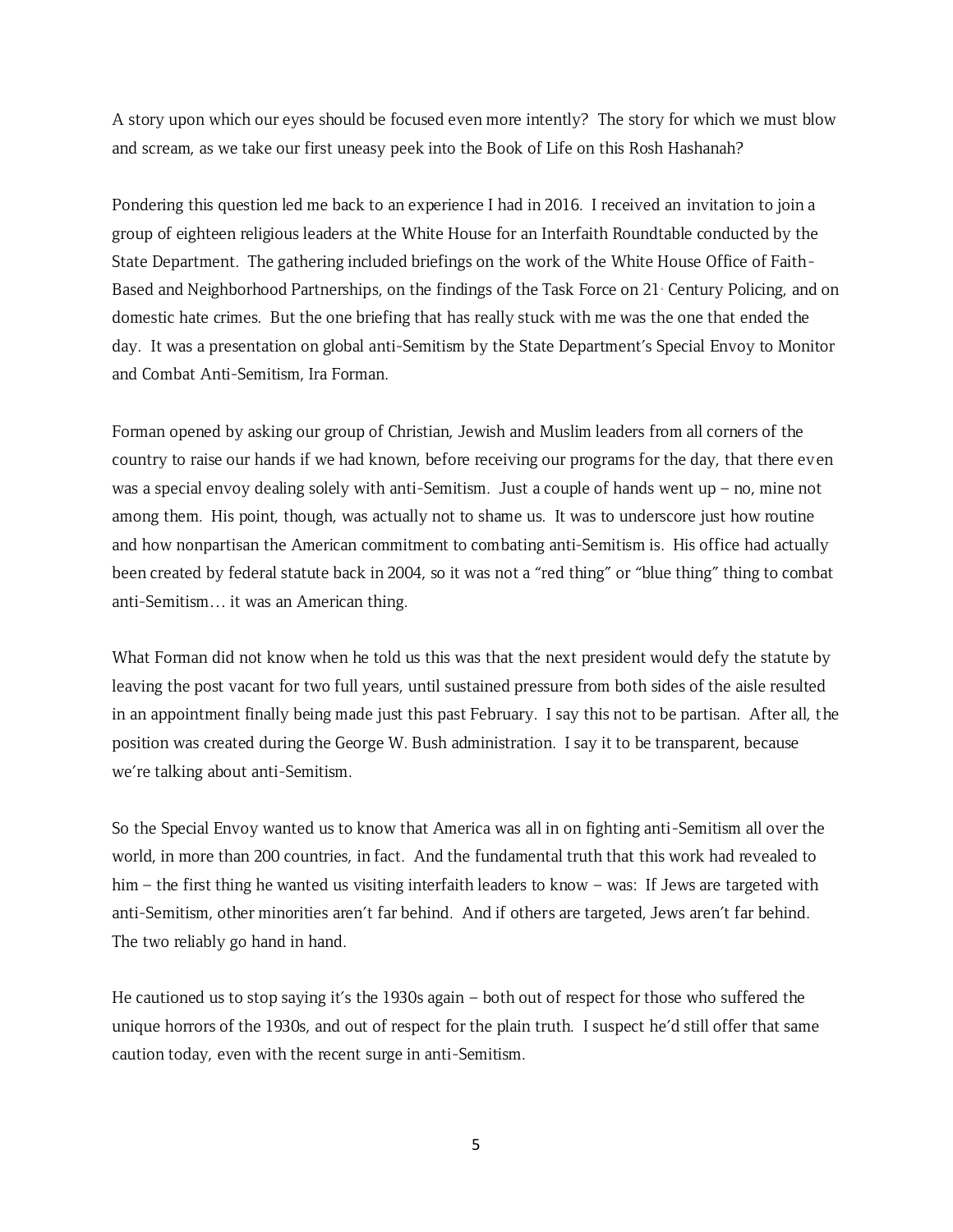But he wanted to be sure to disabuse us of the notion that Jews are historically targeted in some sort of vacuum… or that Jews might escape persecution while other minorities are being targeted.

So it seems that preventing the targeting of others is not just "love the stranger" like the Torah says. It's actually a matter of Jewish self-interest. It seems our anti-Semitism problem, interestingly enough, is not so much about us Jews. What we have is a hate problem, mixed with a gun problem. How do we combat this scourge?

The Special Envoy made it clear where that effort begins. The big issue, he said, is pushing back against hate speech – from as near as our kitchen tables to as remote as the internet. Words of hate are the soil in which acts of hate grow. The evidence is linear and irrefutable. And every one of us is a part of the problem and a part of the solution.

Pushing back against hate speech in the United States is no easy task. After all, the U.S. remains one of the only liberal democracies in the world that does not regulate hate speech. Say so much as "Sieg Heil" in Germany, and you've broken the law. But our nation's uncompromising fealty to the First Amendment has always stood in the way of such steps here. It's a fair question to ask whether the time has come, in an increasingly hate-filled era, for us to revisit just how uncompromising we should be regarding our First Amendment freedoms. But since we can assume that there won't be major regulations on hate speech in America anytime soon, the Special Envoy argued that we need to take what steps we can, particularly with regard to the internet, in demanding the implementation of service agreements that begin to check the unbridled proliferation of hate on our computers and phones. At last, there is some momentum in our country for addressing the Wild West nature of the Internet. We need to back any measure designed to stunt the growth of those echo chambers of hate.

But that's not all he said about how we stop the hate speech. He also asked us to look at civil society… or uncivil society, as it is steadily becoming. Civil society, he said, needs to be developed as a consequence against speaking hate. Acts of anti-Semitism and other racisms are markedly reduced in societies where hate speech carries a social price – where the hate speaker is seen as a crank, a nut job, someone who is "outside the family." The minute saying outrageous things about Jews - or Muslims... or immigrants… or African-Americans… or any other embattled minority – the minute saying outrageous words of hate becomes socially acceptable, your society is on its way to the terror that changed Jewish America this year, that is changing all of America.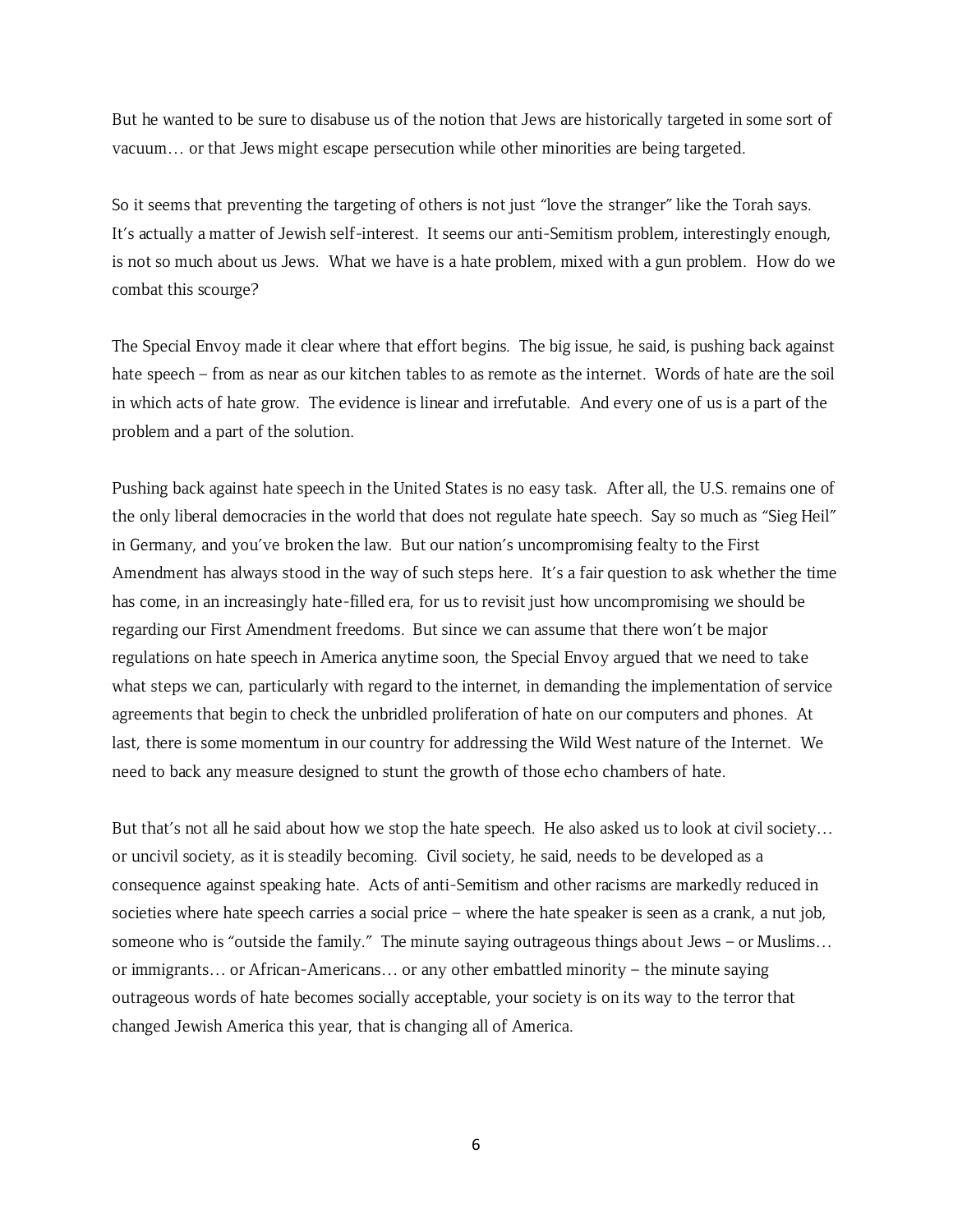For this, we have come here on Rosh Hashanah – to blow and even scream. Can any of us deny how prescient Special Envoy Forman's words have proven to be during the Jewish year now ended? Let's start at the kitchen table, because that's the much harder place to look – and certainly the more important place to look on this Yom Hadin, this Day of Judgment of ourselves. Do you hear yourself speaking more hatefully of your political adversaries – sometimes even to them – than you can ever remember in your life? I do. Do you feel that raging hatred welling up inside you and know that it's bad for you... and for us? I do. Do you feel justified when speaking *your* hateful words, because their target deserves them? I do. Do you think your contributions to this cesspool of hate in our society are actually making us better? I do not.

There is a difference between calling out hate speech and calling someone an anti-Semite – and to my memory, I have no recollection of anyone ever being moved toward their better angels by being called an anti-Semite or a racist or a bigot. So we have to ask ourselves sincerely: when we respond to hatred with hatred of our own, what is our intended outcome?

Of course, some of us have a larger platform with our hateful words – and therefore a larger influence on what becomes socially acceptable – than the rest of us. There are, in our congregation, plenty of people who are supporters of our country's president. I know of no one in our congregation who approves of what he has done to our nation's norms of how we speak to one another. We all remember how it felt to hear our president call Jewish Americans who vote for Democrats "disloyal." It was a slur Jews are used to hearing – for centuries. But I want you to pause for a moment and think about what you'd be feeling if our president said this year about *you* any one of the things he has said about immigrants and people of color.

Just one example… this past May, while whipping a crowd of Floridians into a frenzy about the "invasion" on our southern border, a rally attendee screamed out, "Shoot them!" The President chuckled, and then said, "Only in the Panhandle can you get away with that statement," wearing a grin on his face. Imagine if any president, Democrat or Republican, responded that way to someone calling out "shoot them" about Jews fleeing persecution. Our universal objection would certainly not be seen as a partisan matter. And it's not partisan today, either.

This past August, I decided I needed to see things for myself. Instead of letting the president or his opponents or the news media tell me what is happening on our border, I wanted to see it with my own eyes. So with our faith partners at LA Voice, I traveled with Rabbi Berney and two temple lay leaders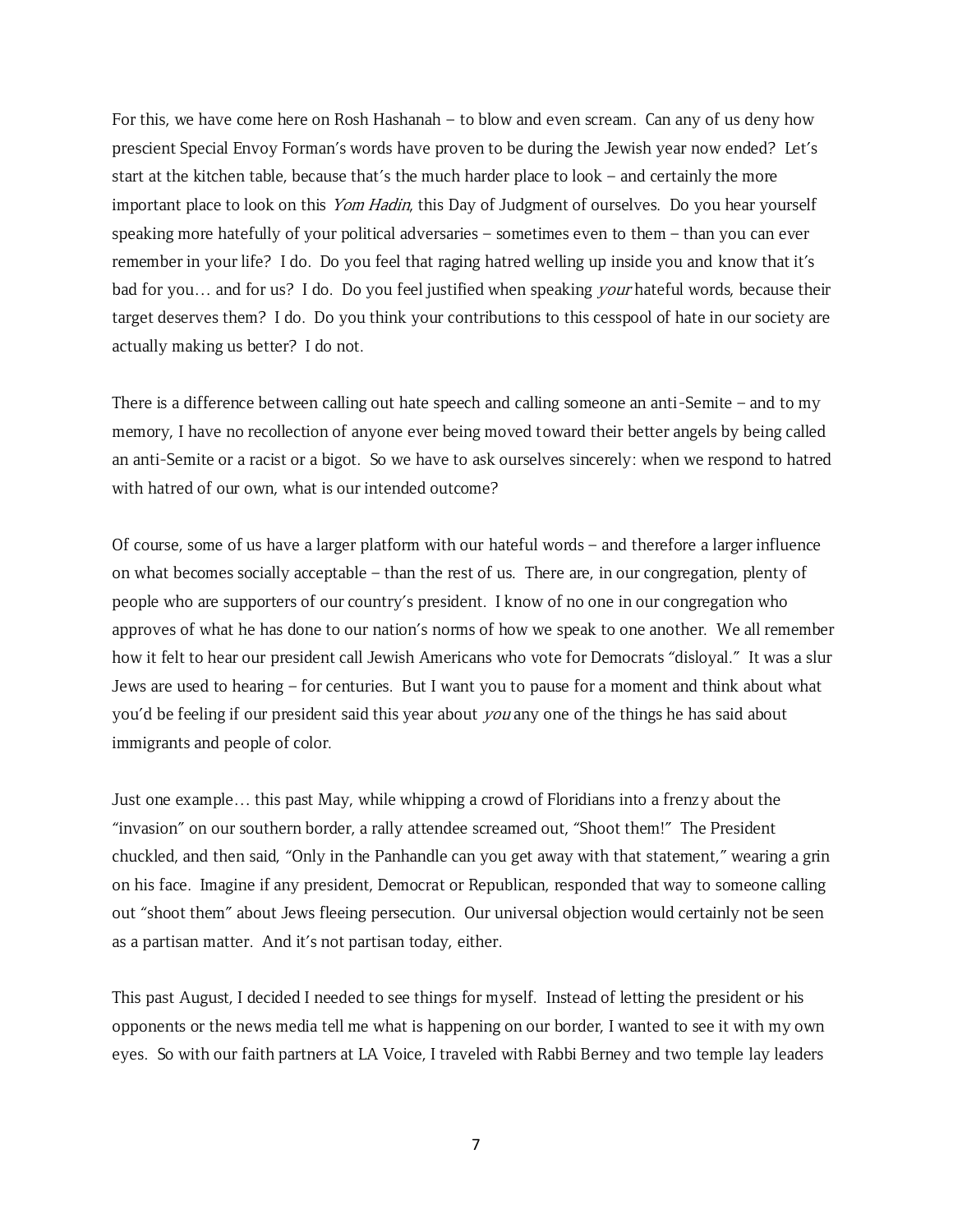to ICE's Otay Mesa Detention Center and then over the border to Tijuana. I wanted to meet the actual people I am routinely hearing called "invaders."

At Espacio Migrante, a shelter in Tijuana for migrants from all over the world – Haiti, Central America, Africa – we met Alda. She fled Honduras to escape violence from her husband. She begged ICE officials not to send her back to Tijuana, where despite taking work to send money back home to her children, she was still jailed and threatened with beatings. With two cousins in the U.S., she prays to try to navigate the asylum process with no attorney. "God is my attorney," she told us. She is still awaiting her second hearing. Said Alda of her experience with the American asylum process, "They treat us as though they hate us. It doesn't matter if we're children or adults, either."

We met Katarina, who escaped violence in El Salvador with her three young adult children. However, because they are all over age eighteen, each case is treated separately by the U.S. A lawyer could tie all four cases together, but she cannot get a lawyer. She had her last hearing back in March and got sent back to Tijuana. Said Katarina, "We are losing hope. I've had three hearings and still haven't even been given an asylum application yet."

We met Jenny, a nurse from Honduras who is trying to reunite her children, ages seven and five, with their father who lives in Chicago. She told us of their treatment in the "icebox" – that's the name for those American detention facilities you've heard about, the ones that are freezing cold, with the cages and the mylar blankets. She told us that she was walked outside by a detention official and told, "There's the desert. There's the cemetery. There's Tijuana. What's your choice?"

These are the "invaders" – the people HIAS helps with legal support and humanitarian aid. The people who inspired the murder of eleven Jews in Pittsburgh. Look in their eyes, hear their stories, and you will never be the same again.

Look, we can have a worthy debate about what type of immigration policy and asylum procedure our country should adopt. This is a miserable problem, and it has no easy solution, no matter what anybody tries to sell you. Our previous president has his own very checkered record on this issue, as do his predecessors. The desperate need for resettlement is almost certainly greater than even the most generous and efficient policy could ever accommodate. But that debate cannot be allowed to turn the victims into targets of our hatred. There can be no chuckling at the suggestion of shooting them. For we Jews learned the hard way in the year 5779 that talk of shooting doesn't remain just talk for long.